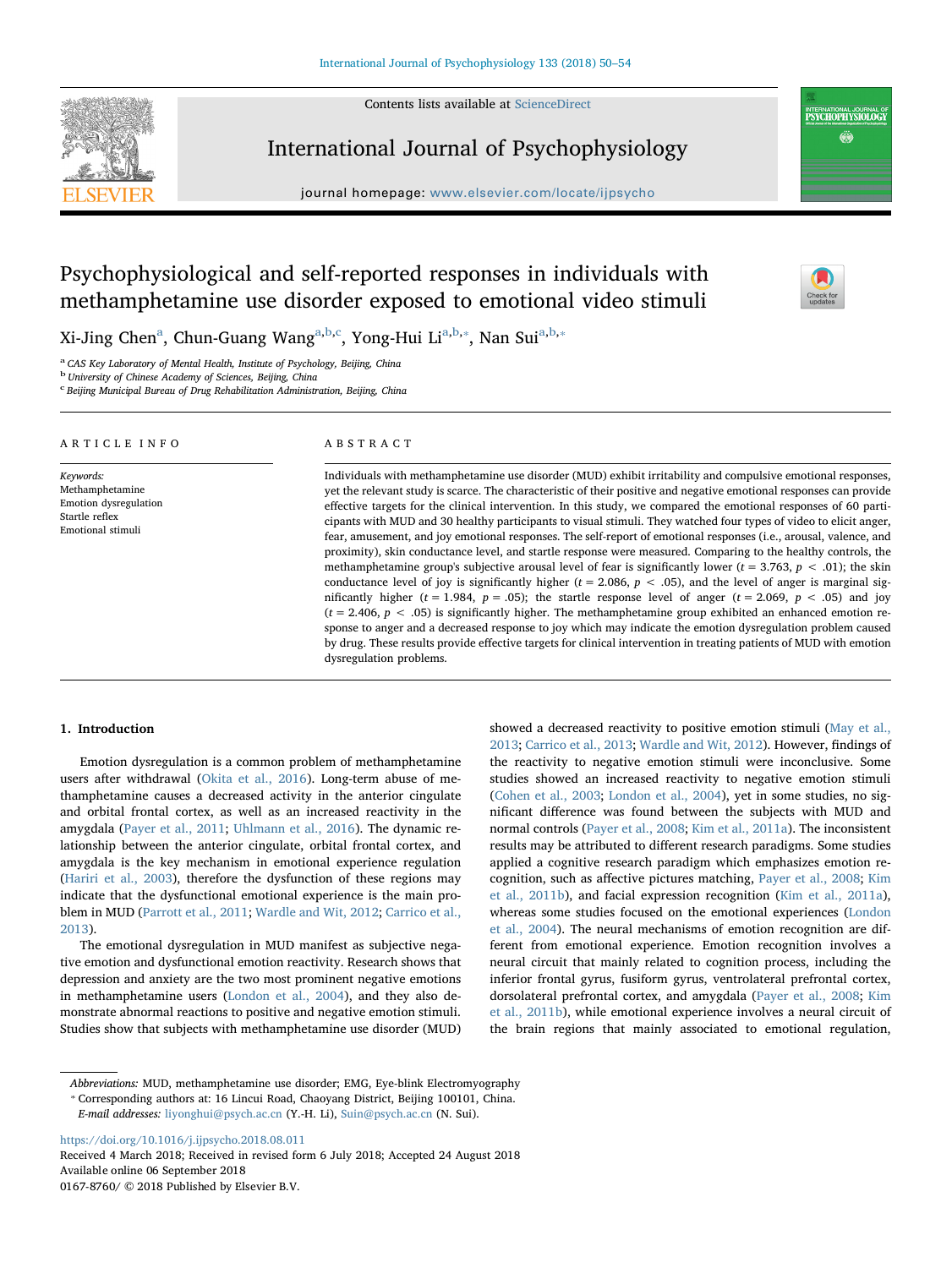including the anterior cingulate, orbital frontal cortex, insular cortex, and amygdala [\(Davidson et al., 2000;](#page-4-13) [London et al., 2004](#page-4-7); [Kose et al.,](#page-4-14) [2015\)](#page-4-14).

Emotional experience can be measured using subjective self-report as well as physiological measurement. For physiological measurement, skin conductance level is commonly used to record the emotion response, especially the level of arousal. Skin conductance level increases with a more stressful and excited state and decreases with a more relaxed state [\(Ohme et al., 2009\)](#page-4-15). Startle response measures the valence of emotion. Research shows that positive emotional experiences inhibit the startle response, and negative emotional experiences potentiate the startle response ([Grillon et al., 1996](#page-4-16); [Bradley et al., 2006](#page-4-17)). Psychophysiological data reflect the changes of autonomic nervous system that closely related to the emotion experience with or with no consciousness, whereas subjective data provide information that related to emotion recognition. Therefore, the combination of self-report, skin conductance, and startle reflect can provide both subjective and objective measurements for evaluating the arousal and valence of emotion, as well as emotional experience and recognition.

Several limitations exist in the previous studies. First, most of the previous studies used self-report ([Okita et al., 2016\)](#page-4-0) and brain imaging techniques (e.g., fMRI, MRI, PET; [Sekine et al., 2006;](#page-4-18) [Kim et al., 2011a](#page-4-11); [Payer et al., 2012](#page-4-19)) to investigate the neural mechanism of the emotional process in MUD. There is a lack of physiological measurements, such as skin conductance and startle reflex for measuring the emotional reactivity. Second, the emotion stimuli using emotional pictures [\(Kim](#page-4-12) [et al., 2011b](#page-4-12); [Wardle and Wit, 2012](#page-4-5)) and emotional faces ([Payer et al.,](#page-4-1) [2011\)](#page-4-1) lacked the self-report on the valence and arousal of emotions, therefore the validity of emotional induction was limited. Third, the emotions were only divided into positive and negative category with no further distinction ([Parrott et al., 2011](#page-4-4); [Wardle and Wit, 2012](#page-4-5)). Given these limitations, this study combined the skin conductance and startle reflex to investigate the emotional responsivity in MUD. The study utilized emotional videos to induce response after the self-report of emotional valence and arousal was filled out, and the researchers further distinguished emotions by selecting two positive emotions (joy and amusement) and two negative emotions (anger and fear). The two positive and negative emotions were selected for comparing the approach motives. Previous studies show that the approach motive was found in joy [\(Roseman, 2008](#page-4-20)) but not in amusement; the approach motive was also found in anger emotion while the avoidance motive was found in fear.

The aim of the study is to investigate the responses of people with MUD to positive and negative emotional stimuli through the measurements of self-report, skin conductance, and startle reflex. We hypothesized that comparing to normal controls, 1) people with MUD have a higher reactivity to negative emotion stimuli; 2) people with MUD have a lower reactivity to positive emotion stimuli; 3) People with MUD have a higher approaching motive to anger comparing to fear; 4) people with MUD have a higher approaching motive to joy comparing to amusement.

# 2. Material and methods

## 2.1. Participants

Sixty methamphetamine users (30 male, 30 female) aged 18–53 years participated in the study as the experimental group. They were patients from the Beijing Tian-Tang-He Compulsory Drug Rehabilitation Center and Beijing Xin-He Compulsory Drug Rehabilitation Center. Three psychologists interviewed the participants to collect the demographic and clinical information. Thirty healthy participants (17 male, 13 female) aged 23–45 years were recruited in control group. The study was carried out in accordance with the Declaration of Helsinki. All the participants obtained an informed content to participate the study. The study was approved by the ethics committee of the Institute of Psychology, Chinese Academy of Sciences.

Inclusion criteria for the experimental group: (1) a drug withdrawal period from 3 to 6 months before the date of screening; (2) aged 18–55 years; (3) a history of methamphetamine use corresponding to the diagnosis of stimulant addiction disorder in the Chinese version of Diagnostic and Statistical Manual of Mental Disorders Fifth Edition (DSM-5). For the control group, all subjects reported having no history or current use of illegal drugs.

Exclusion criteria: (1) a history of using other kind of drugs (e.g., heroin, cocaine); (2) illiteracy; (3) a history of brain damage or a coma over 30 min; (4) a history or family history of psychotic illness; (5) hearing problems; (6) a vision or corrected visual acuity less than 1.0.

## 2.2. Materials

Four neutral videos and eight emotional videos were utilized as emotional stimuli and neural stimulus for the startle reflex testing. Most of these videos were selected from a standardized database of 16 emotional film clips ([Liu et al., 2017](#page-4-21)). Thirty participants watched these film clips and their emotional responses was tested using EEG and selfreport. These film clips evoked similar discrete emotions with an accuracy of 86.43% for three positive emotions (joy, amusement, tenderness) and an accuracy of 65.09% for four negative emotions (anger, disgust, fear, sadness). In this study, the neutral videos include four technical introduction video segments (60–90 s per one), such as an introduction video of "How to install Windows 8". The eight emotional videos (60–90 s per one) were categorized into four kinds (i.e., anger, fear, amusement, joy) of emotional stimuli to induce the corresponding emotion. Two angry videos contained the segments of a kindergarten child being abused and the Nanjing Massacre. Two fearful videos were excerpted from the classic horror film Interception. Two amusing videos were selected from popular funny videos on internet. Two joyful videos included a scene of two lovers and a happy scene of a father and his son playing together. Videos were played on a 17 in. computer monitor.

The researchers used Biopac 16 Physiological multichannel instrument (BIOPAC MP150, sampling rate 400 KHZ) to collect subjects' skin conductance level. The unit of skin conductance level is microsiemens/ cm.

The researchers utilized a 9-point Likert scale for subjective report of emotional experience. Participants rated their emotional valence and arousal level to each video immediately after watching it.

## 2.3. Procedure

First, the researchers helped the subject to affix physiological sensors and electrodes and wear a SONY (MDE-Z7) headphone for measuring skin conductance and startle reflex. The subject sat for 1 min to collect the physiological baseline data. Five white noises (i.e., sound probe) were played randomly within 2 min before the videos for subjects to adapt to the startle test. Then four kinds of emotional videos and neutral videos were played at a counterbalanced sequence. There was a 1-minute interval between the two videos of same emotion and a 3 minute between the videos of different emotions. Four white noises (100 dB, 50 ms per one) were inserted in each video at a random time interval to evoke startle reflex response.

For startle data recording, the raw and integrated Eye-blink Electromyographic (EMG) data of the orbicularis oculi were collected using two mini-electrodes placed directly below the left eye [\(Larson](#page-4-22) [et al., 2005\)](#page-4-22). The startle response elicited by a 50-ms burst of 100 dB white noise was measured digitally as EMG activity of the left orbicularis oculi muscle. EMG activity (μv) was automatically recorded after each white noise. EMG signals pass through bandpass filters were set at 10 and 500 Hz, and then were amplified to 40,000 times. The signals were then rectified, integrated, and stored at 1000 Hz. EMG activity was recorded similarly on the left corrugator supercilii and the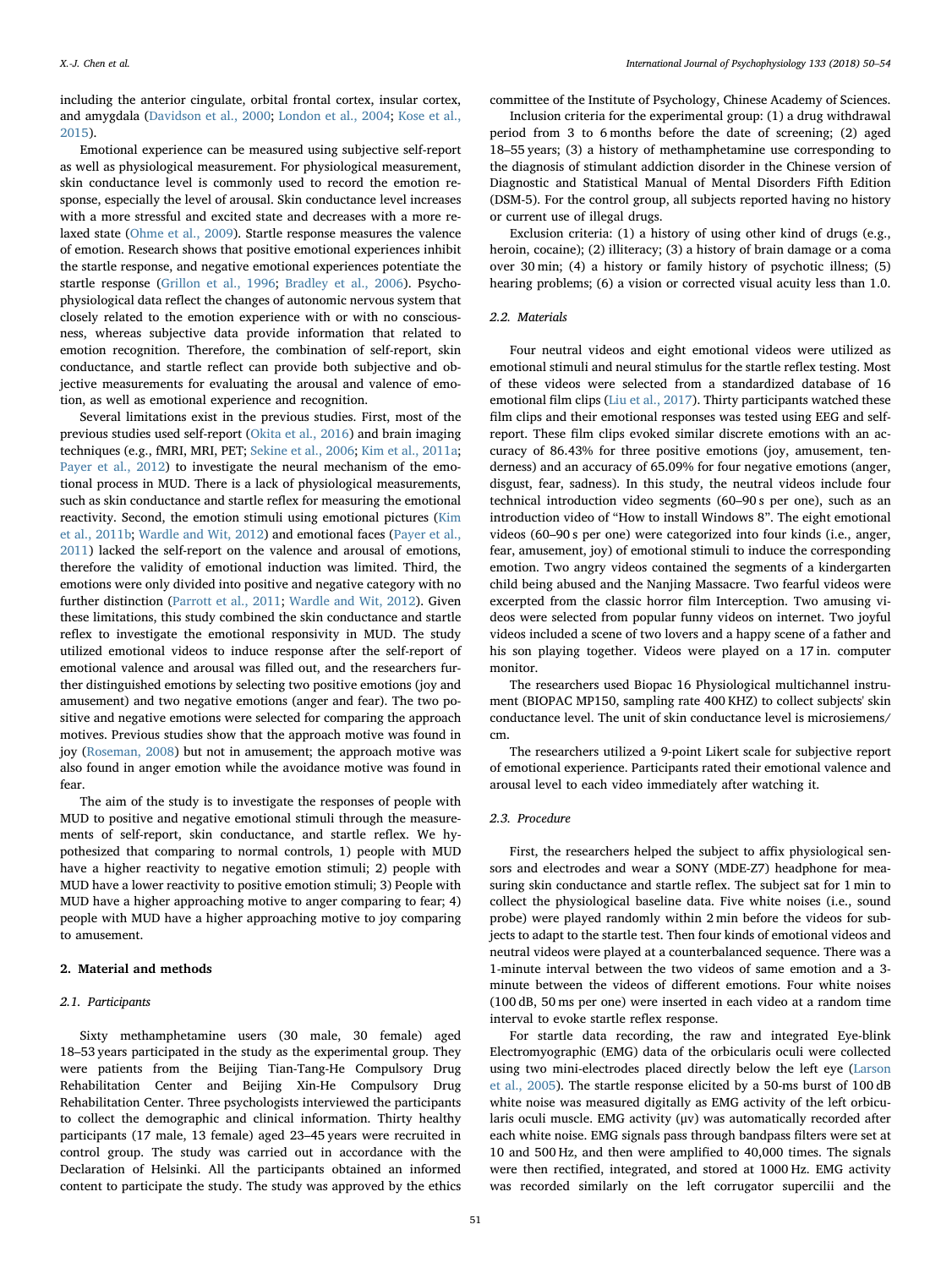#### <span id="page-2-0"></span>Table 1

Demographic information of the participants.

|                                                     | Experimental group<br>$n = 60(SD)$ | Control group<br>$n = 30(SD)$ | p       |
|-----------------------------------------------------|------------------------------------|-------------------------------|---------|
| Age (year)                                          | 30.17 (7.09)                       | 33.00 (6.05)                  | .06     |
| Education level (year)                              | 9.175 (3.04)                       | 12.1 (2.28)                   | $.00**$ |
| Abstinent period (month)                            | 4.85(1.12)                         |                               |         |
| Total time of drug use (month)                      | 33.12 (24.99)                      |                               |         |
| Total amount of drug used within<br>one year (gram) | 79.548 (121.51)                    |                               |         |
|                                                     |                                    |                               |         |

<span id="page-2-2"></span>\*\*  $p < .01$ .

zygomaticus major and stored at 1 ms. The startle reflex's EMG and skin conductance level were recorded during the whole experimental process.

## 3. Data analysis

The maximal peak value of the startle reflex EMG was obtained from 150 ms after the end of the sound. The effective numerical range of the maximum peak latency is 20-120 ms [\(Larson et al., 2005](#page-4-22)). Skin conductance level was obtained using the average response value during the video playing period. A data point is excluded as outlier if it beyond 3 standard deviations from the mean. The Statistical Product and Service Solutions (SPSS) 17.0 was utilized for data analysis. The comparison of demographic information, skin conductance, and startle response were analyzed using independent sample t-test. The subjective report of emotions was analyzed using  $2 \times 2$  analysis of repeated measurement between groups.

# 4. Results

The demographic information of the participants is shown in [Table 1](#page-2-0). A significant difference was found on the educational level between the two groups ( $p < .01$ ).

#### 4.1. Startle responses

<span id="page-2-1"></span>We subtracted the subjects' startle response value of neutral emotion from each of other emotion state. The results showed that the value of startle response of anger ( $t = 2.069$ ,  $p < .05$ ) and joy ( $t = 2.406$ ,  $p < .05$ ) is significant higher in the methamphetamine group comparing to the health control [\(Fig. 1](#page-2-1)).

## 4.2. Skin conductance level

We subtracted the subjects' skin conductance level of the calm state from each of other emotion response state. As shown in [Fig. 2,](#page-3-0) comparing to the healthy control, the skin conductance level of anger  $(t = 1.984, p = .05)$  and joy  $(t = 2.086, p < .05)$  is significantly higher in the methamphetamine group. No significant difference was found in the skin conductance level of fear and amusement between the two groups.

## 4.3. Subjective emotional experiences

We compared the valence and arousal of four emotions between the two groups. Analysis of variance of repeated measure indicates an interactive effect between the valence and arousal of fear emotion, as well as between the two groups. The arousal of fear emotion response group is significantly higher ( $t = 3.763$ ,  $p < .01$ ; [Fig. 3\)](#page-3-1) in the methamphetamine group.

No significant difference was found between male and female participants within group in all outcomes.

#### 5. Discussion

Individuals with MUD exhibit abnormal responses to emotion stimuli. The study found that, comparing to the normal controls, the methamphetamine group showed a higher level of response to anger across both objective measures (i.e., startle response and skin conductance). They also demonstrated a lower level of response to joy ([Fig. 1](#page-2-1)). Long-term use of drugs causes the change in the nervous system associated with abnormal emotional processing ([Moratalla](#page-4-23) [et al., 2015;](#page-4-23) [Perry et al., 2011](#page-4-24)). Previous studies show that people with drug abuse problems have a lower arousal to happy stimuli than healthy controls, yet they have a higher arousal to unhappy stimuli (Aguilar et al., 2005) which is consistent with this study.

The methamphetamine group reported a lower arousal level to fear emotion stimuli comparing with healthy controls. The lower emotional arousal of the methamphetamine group to fear emotion in self-report indicates a biased cognitive response to fear emotion. This may increase the difficulty for the people with drug addiction to avoid negative stimuli, which may later become a motivation of compulsive drug seeking behavior. The disability of recognizing, mastering, and regulating negative emotions can increase the risk of relapse.

The abnormal emotional responses in people with MUD reflect the emotion dysregulation. The overreaction of the methamphetamine group to anger emotion indicates the dysregulation of anger. Research found that methamphetamine dependents show irritability, hostile, and aggressive behavior after withdrawal ([Payer et al., 2011\)](#page-4-1), and it may be



Fig. 1. The comparison between the two groups in startle responses. Note.  $*: p < .05$ .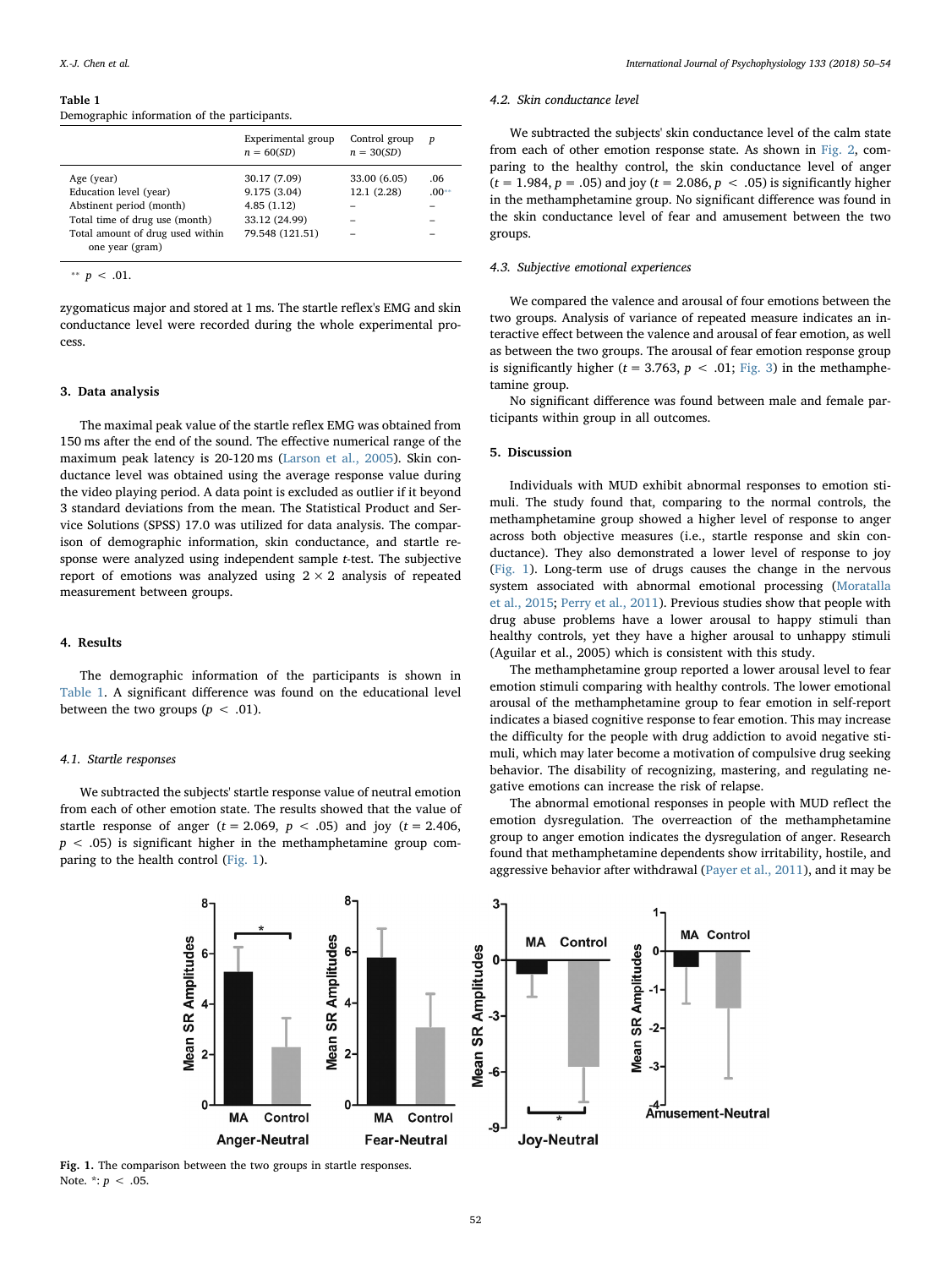<span id="page-3-0"></span>

<span id="page-3-1"></span>Fig. 2. The comparison between the two groups in skin conductance level. Note.  $*: p < .05$ .





 $0.2$ 

Fig. 3. The comparison between two groups in subjective emotional responses. Note: \*\* $p < .01$ .

associated with their overreaction to anger. The difficulty of emotion control in methamphetamine dependents is related to the impairment of medial prefrontal cortex, especially the abnormal regulation of orbital frontal and cingulate gyrus on amygdala. For example, brain imaging studies found that healthy subjects show an increased activity in orbital frontal lobe and cingulate gyrus when facing anger that may indicate the control on the over expression of anger emotion. However, the individuals who tend to use violence and aggressive behavior when feel angry show a decreased activity in orbital frontal lobe and cingulate gyrus ([Davidson, 2000\)](#page-4-25). These findings suggest the important role of anterior cingulate in the emotional regulation of anger.

The overreaction of methamphetamine dependents to anger stimuli is correlated with the functional and structural impairment in the orbital frontal cortex and anterior cingulate caused by drugs. First, lesion studies found that the patients with damaged orbital frontal lobe experience more anger emotion and less pleasant emotion comparing to healthy controls ([Berlin, 2004](#page-4-26)). In terms of brain structure, evidence from PET study showed a low level of dopamine transporter at orbital frontal cortex in the subjects with a long-term drug abuse history ([Sekine et al., 2003\)](#page-4-27). In terms of brain function, studies of brain imaging found a lower activity in orbital frontal lobe in the inhibition task comparing to healthy controls ([Paulus, 2002](#page-4-28)). These findings suggest that methamphetamine dependents suffer from the damage in orbital frontal lobe. Studies also found the severe degradation of grey matter in anterior cingulate which reflects the structural change of cingulate gyrus in MUD [\(Thompson et al., 2004](#page-4-29)). The PET study showed a decreased metabolism of glucose in anterior cingulate that is associated with the low activity of anterior cingulate [\(London et al., 2015](#page-4-30)). Comparing to healthy controls, methamphetamine dependents showed

a decreased density of 5-HT transport in the anterior cingulate that may be related with emotional dysregulation disorder [\(Kish et al., 2009](#page-4-31)), and a lower level of N-acetyl aspartate in the anterior cingulate that is associated with the neuronal damage in this region [\(Salo et al., 2011](#page-4-32)). For methamphetamine dependents in their early withdrawal period (4–7 days), researchers found a decreased metabolism of glucose in anterior cingulate that indicate the low activity of anterior cingulate at the early withdrawal period. In summary, the research evidence above suggests the functional and structural damage caused by drugs on the orbital frontal cortex and anterior cingulate of methamphetamine dependents may provide the neural basis for their emotional dysregulation to anger emotion.

The study has several limitations. The education level, smoking amount between two groups were not sufficiently matched. Because the participants of the methamphetamine group were patients in compulsive drug rehabilitation centers and had no access to drugs, cigarette, or alcohol. All of the participants in the control group reported having no history or current use of illegal drugs. We did not have urine or blood test for recent drug use. In addition, we did not measure the cognitive ability of the methamphetamine group, such as attention, working memory, intelligence. The future study will improve the comparability between the groups, supplement necessary measurements (e.g., cognitive ability, empathy), as well as to investigate the specific emotional response of methamphetamine addicts to drug related cues.

In conclusion, the study utilized emotion videos to elicit emotional states and measured the emotion responses using both subjective and psychophysiological measurements. The results found that the methamphetamine dependent subjects have a higher response to negative emotion (i.e., anger) and a lower response to positive emotion (i.e.,